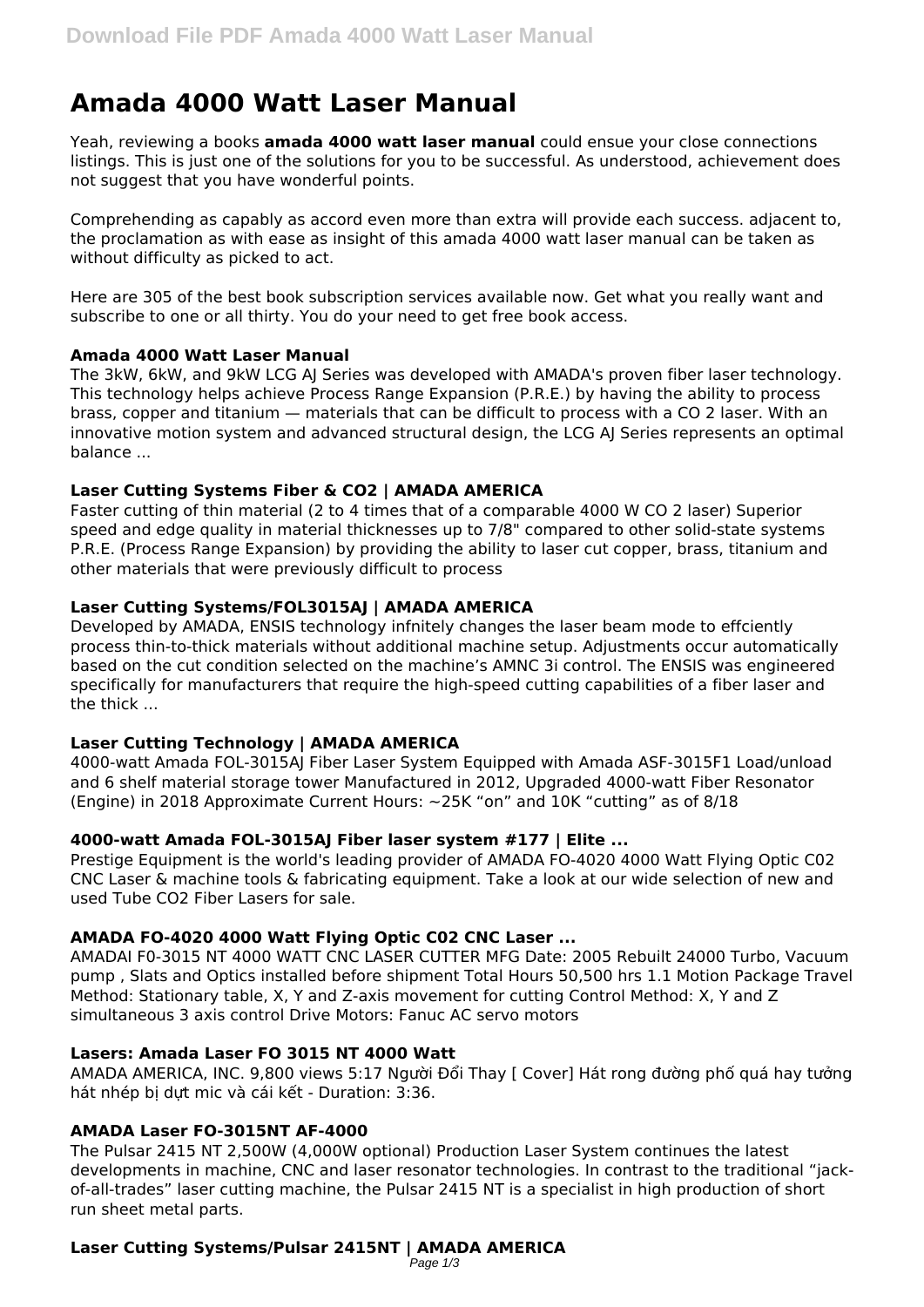The 2kW LCG AJ was developed with AMADA's proven fiber laser technology. This technology helps achieve Process Range Expansion (P.R.E.) by having the ability to process brass, cop- per and titanium — materials that can be difficult to process with a CO2 laser.

# **Laser Cutting Systems-LCG 3015 AJ | AMADA AMERICA**

5' X 10' 4KW Laser Cutting System with Amada AMNC/F CNC Controller, Fanuc C4000i-C 4000 Watt (4KW) Laser Resonator, Chiller, Dust Collector. GENERAL SPECIFICATIONS . Maximum Cutting Size: 5 X 10' (61" X 122.8") Rated Power: 4000 Watts; X Axis Travel: 122.8" Y-Axis Travel: 61" Z-Axis Travel: 7.87" Maximum Rapid Traverse: 3150IPM

# **2004 Amada F0-3015NT Laser Cutting System (#3760)**

"Starting in about 2010 or 2011, fiber laser sales were about 5-10 percent of all laser sales," said Dustin Diehl, laser division product manager at AMADA AMERICA. "They were around before then, but they hadn't gained much traction—people weren't familiar with the technology.

# **An Engineer's Guide to Laser Cutting > ENGINEERING.com**

4000-Watt Amada LC-3015F1 NT Laser Cutting System Manufactured in 2011 Only ~ 8585 hours as of 7/22/2019! 282-LC3015F1-enclosure. Image 1 of 4 . Request Quote Amada LC-3015F1 NT Laser. The Amada LC-3015F1 NT laser cutting system features a true 3-axis linear drive system for maximum speed and accuracy. In addition to the high speed drive system ...

# **4000-watt Amada LC-3015F1 laser, 2011, #282 | Elite Machinery**

Wattage 4000 Watts IPM 3149 X axis travel 160" Y Axis Travel 79" Z Axis Travel 7.87" Control Type Fanuc NT Equipped With: AMADA F0-4020 4000 WATT CNC LASER CUTTER MFG Date: 2005 Laser Hours: 24,110 Est. LAST TURBO DONE AT 23,254 1.1 Motion Package Travel Method: Stationary table, X, Y and Z-axis movement for cutting

# **Amada FO 4020 Laser - Fabricating Machinery Inc.**

A quick video of our most recent addition to the business—AMADA's FO-3015NT 4000 Watt Laser Cutter. It can cut up to 3/4" thick material..1" on some parts. Can process a 5' x 10' sheet ...

#### **Custom Fab- AMADA FO-3015NT 4000W Laser Cutter**

Our stock number: 11415 4000 Watt Flying Optic, High Speed, Dual Pallet Laser System Approx 62,000 Hours - New Turbo Blower @ 60,000 Hours Installed 2005

# **AMADA GEMINI FO4020NT | Industrial Machine Trader**

4000-watt Amada FO-4020 NT laser cutting system, 4 meter x 2 meter shuttle tables (6 1/2 x 13 feet) with a Fanuc Resonator and Amada AMNC NT control. RFQ!

#### **4000-watt Amada FO-4020NT laser, 2005 #193 | Elite Machinery**

AMADA FO-4020 4000 Watt Flying Optic C02 CNC Laser ... #30083 Strippit-LVD 4000 Watt Impuls 125-31 CNC Laser Cutting System #29661 Cincinnati CL-440 4 KW CNC Laser Center #29859 Amada LCG 3015AJ 4000 Watt Flying Optic Fiber Laser ... Manual Lathes Planer Mills Planers. Plasma Cutters Press Brakes Presses Roll Grinders

### **AMADA FO MII 3015NT 4KW Laser W/ Loader & Tower - Lasers ...**

4000 WATT AMADA GEMINI FO-4020 CNC LASER CUTTER Manufactured in 2003; Total hours ~34,317 Technical Specifications 1.1 Motion Package Travel Method: Stationary table, X, Y and Zaxis movement for cutting head Control Method: X, Y and Z simultaneous 3 axis control Drive Motors: Fanuc AC servo motors Maximum Sheet Size: 80" (Y) x 160" (X) Maximum Axis Travel: 80.7"  $(Y)$  x 174"  $(X)$  x 7.8"  $(Z$  ...

#### **AMADA FO-4020 Laser Cutters #361124 - MachineTools.com**

Manufacturer: AMADA Model: LC3015 F1 NT Year: 2011 Stock number: 81825. Group ID: CNC LASERS Description: LASER. Specifications. MAXIMUM LASER OUTPUT: 4,000 WATTS MACHINE TYPE: FLYING OPTIC DRIVE MOTORS: LINEAR MAXIMUM SHEET SIZE: 5' x 10' MAXIMUM AXIS TRAVEL: Y-AXIS: 61" X-AXIS: 121" Z-AXIS: 3.94" MAXIMUM AXIS POSITIONING SPEED: 4,724"/MIN (6,681"/MIN 45 DEG.